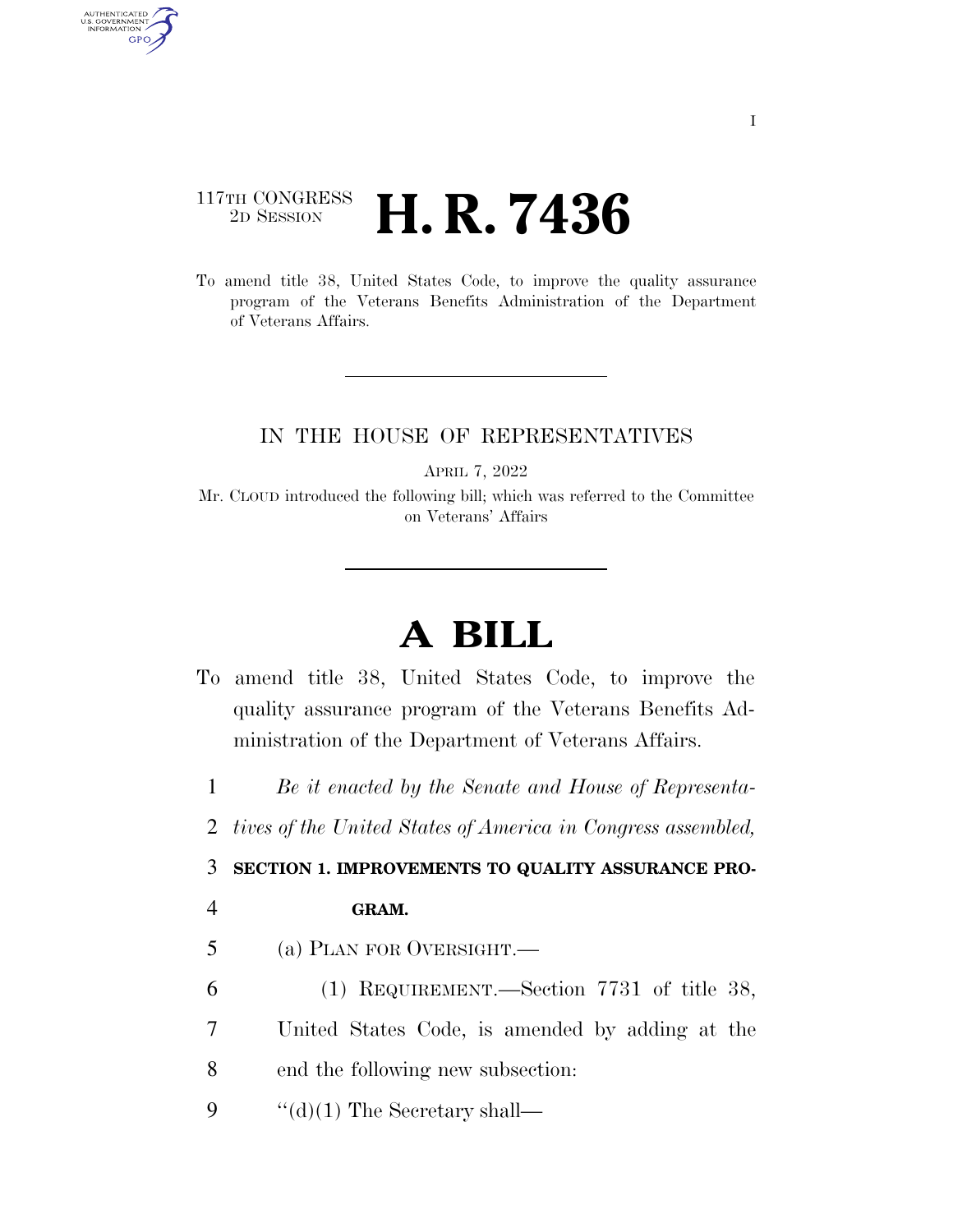1 ''(A) develop and carry out a plan to strengthen oversight of the quality assurance program carried out under subsection (a); and

 ''(B) monitor the implementation of the plan to address any deficiencies that the Secretary identi-fies.

 ''(2) On an annual basis during the five-year period beginning on the date of the enactment of this subsection, the Secretary shall submit to the Committees on Veterans' Affairs of the House of Representatives and the Senate a report on the implementation of the plan under para-graph (1).''.

 (2) SUBMISSION OF PLAN.—Not later than 180 days after the date of the enactment of this Act, the Secretary of Veterans Affairs shall submit to the Committees on Veterans' Affairs of the House of Representatives and the Senate the plan developed under subsection (d) of section 7731 of title 38, United States Code, as added by paragraph (1), and a description of the progress the Secretary has made to implement such plan.

22 (b) RECURRING DEFICIENCIES.

 (1) IDENTIFICATION AND CORRECTIVE AC-TIONS.—Section 7732 of such title is amended—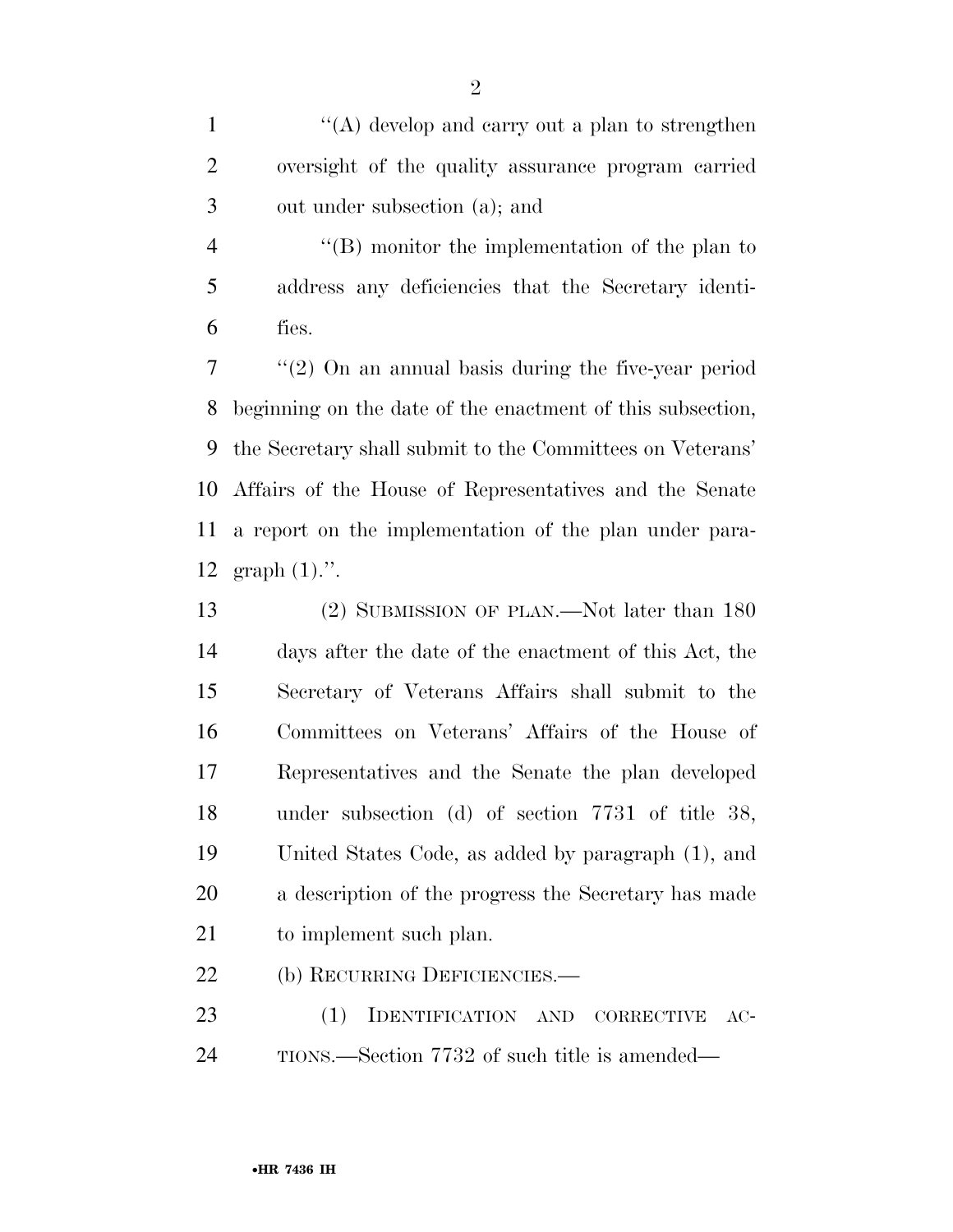| $\mathbf{1}$   | (A) by striking "The Under" and inserting                    |
|----------------|--------------------------------------------------------------|
| $\overline{2}$ | "(a) The Under"; and                                         |
| 3              | (B) by adding at the end the following new                   |
| $\overline{4}$ | subsection:                                                  |
| 5              | $\lq\lq(b)(1)$ In carrying out subsection (a) with respect   |
| 6              | to quality reviews (including site visits) relating to dis-  |
| 7              | ability compensation, on an annual basis, the Under Sec-     |
| 8              | retary shall compile a list of common recurring deficiencies |
| 9              | and action items identified each year.                       |
| 10             | $\lq(2)$ The Under Secretary shall develop and carry out     |
| 11             | a plan to address the recurring deficiencies and action      |
| 12             | items identified under paragraph (1).".                      |
| 13             | (2) INCLUSION IN ANNUAL REPORTS.—Section                     |
| 14             | 7734 of such title is amended—                               |
| 15             | $(A)$ in paragraph $(2)$ , by striking "and";                |
| 16             | (B) by redesignating paragraph (3) as                        |
| 17             | paragraph $(4)$ ; and                                        |
| 18             | $(C)$ by inserting after paragraph $(2)$ the                 |
| 19             | following new paragraph.                                     |
| 20             | $\cdot\cdot$ (3) the list of common recurring deficiencies   |
| 21             | and action items identified under section $7732(b)(1)$       |
| 22             | of this title; and".                                         |
| 23             | $(e)$ GAO STUDY.—                                            |
| 24             | (1) REQUIREMENT.—The Comptroller General                     |
| 25             | of the United States shall conduct a feasibility study       |